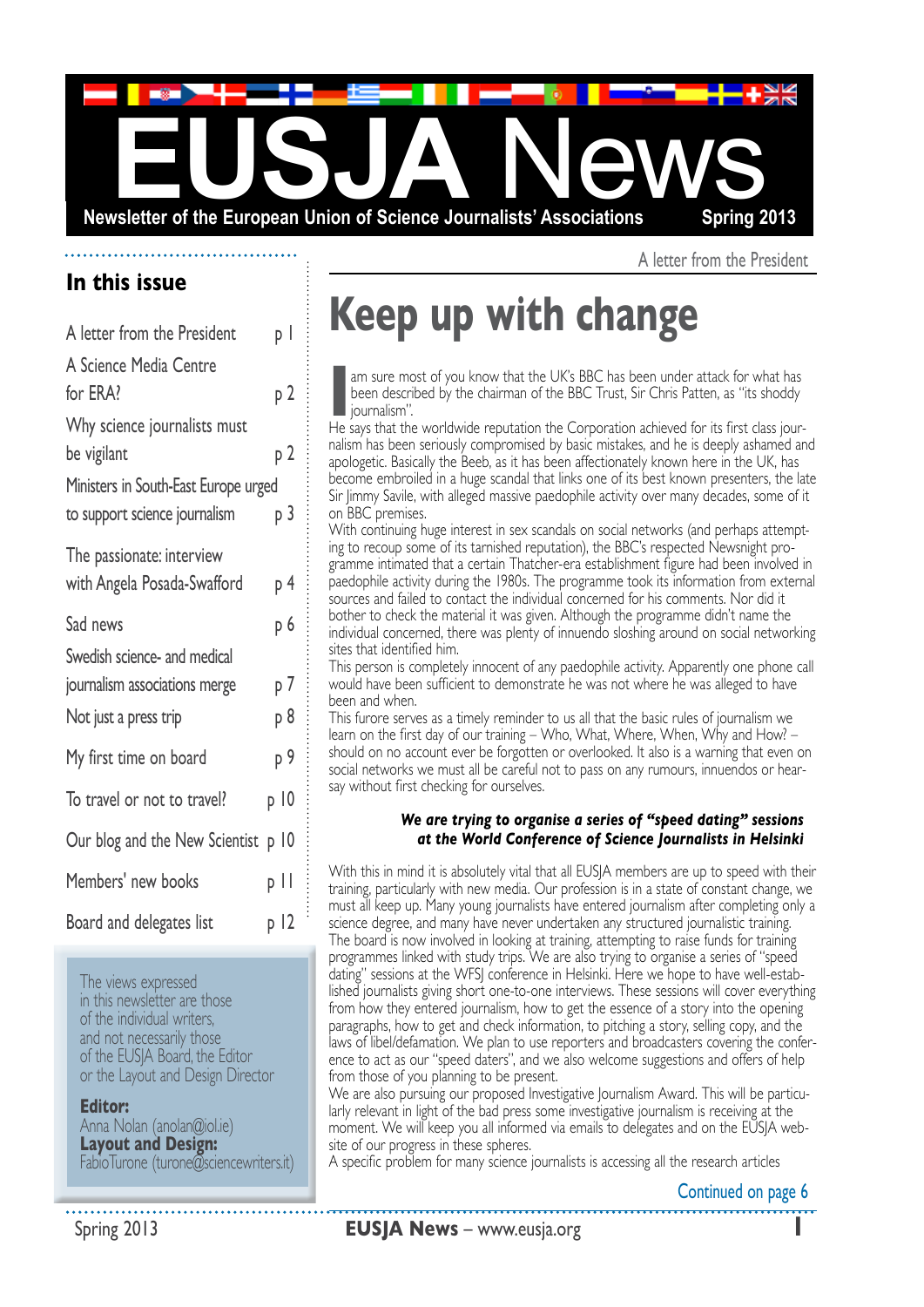# **A Science Media Centre for ERA?**

Tim Reynolds (ABSW)

The UK Science Media Centre (SMC) has just celebrated its 10th anniversary and is widely acclaimed for its positive role in (re)engaging the media with science and acting as an intermedi ary between the research community and journalists. The SMC concept is being adopted in other countries too. But how would a SMC for the EU work and what would its role be?

This was the subject of a brainstorming workshop held in Brus sels on 12-13 November 2012. The meeting followed an initial discussion in Berlin and an expert roundtable at ESOF in Dublin in July that year. Around the table in Brussels were representa tives from the EU institutions, the European Science Foundation, COST (European Cooperation in Science and Technology) and a handful of media including EUSJA members. Also present was Ed Sykes from UK SMC and Sile Lane from Sense about Science. Erika Widegren of Atomium Culture, who initiated the EU SMC discussion, led the meeting.

The two-day meeting looked first at the mission, remit and serv ices of an EU SMC and then at financial and governance issues. A clear outcome of the discussions was that trust would be a defining element in determining whether the centre would work or not.

The EU Chief Scientific Adviser, Anne Glover, joined the meeting briefly and is clearly a supporter of the idea. She is keen that initiatives such as an SMC are established to support the environment for evidence-based policy-making within all the EU institutions.

The mission of an EU SMC was jointly defined as: 'Serving the public by facilitating communication between European media and research communities'. The EU SMC should also cover 'Europe' as defined in the European Research Area (ERA), i.e. EU-27 + associated states.

Three core areas of activity were proposed. Firstly, activities relating to 'press office' functions and other services for jour nalists, secondly training services and provision of material for both scientists and journalists, and thirdly activities relating to coordination and support for existing and new national SMCs in Europe.

The independence of an EU SMC was vital and although it was likely that EU funding would be needed to initiate the organisation, the medium to long-term financial model should look to that of the UK SMC where funding was obtained from a very broad spectrum of bodies. Following the Brussels meeting, Atomium Culture is putting together a project plan for the start-up of an EU SMC with a five-year timeline. The plan should be available for discussion in the near future.

The SMC debate continued at a major science communication meeting that took place in February 2013 as part of the Irish Presidency of the EU and could be part of the agenda for WCSJ in Helsinki. If plans run smoothly, the ideal kick-off for an EU SMC would coincide with the new EU research framework programme (Horizon 2020) in 2014.

For more information on the proposed EU SMC contact Ato mium Culture at eusmc@atomiumculture.eu or contact me via email at tim.reynolds@intacomm.net. **•**

# **Why science journalists must be vigilant**

### Fabio Turone, EUSJA Board Member

**Let's say it clearly from the beginning: I have a big inter-**<br>
est in the whole issue because I have been working at a<br>
project for establishing an Italian Science Media Centre<br>
mapped by science invendicts circa before t est in the whole issue because I have been working at a managed by science journalists since before the Doha World Conference in 2011.

I have been actively working with the existing International net work of Science Media Centres and with several fellow science journalists to increase the value of this model: I think it can be very useful for a well informed society, upon the condition of being applied in full transparency, and with the goal of serving the journalists first, and the science second (and industry third, if ever). I produced a panel on the SMC model at the PCST conference in Florence, in April 2012, with among others The EU Chief Sci entific Adviser Anne Glover and Fiona Fox, Executive Director of the UK SMC, and later was at several meetings, including the "secret" one (not in the official programme, and on invitation only) that was held at ESOF Dublin, and the one in Brussels where I personally invited Tim Reynolds to write for EUSJA. At the end of the Brussels meeting, we were all told that the project would not be discussed in Dublin - as it was originally intended by the organisers at Atomium Culture - because many among the participants agreed with me that after two full days it was still too much a preliminary project.

As I said repeatedly in Brussels, all the crucial issues about the beneficiaries of the project (many insisted that good journalism needs a National angle and strong root), its goals and its inde pendence were systematically skipped, while the attention was put almost exclusively on bureaucratic matters. Erika Widegren agreed that the project was still too immature,

and reassured us all citing a time frame of 5 years.

Now the crucial questions are still there.

I can only repeat once again what I said repeatedly in person to Erika Widegren: if you use expressions like "proactive trasparen cy" and promise to send the info about "your" conference to the critical journalists, then you have to keep your word (especially when that conference is heavily funded with public EU money). If you don't, instead of establishing the good base for a healthy relationship with journalists, you end up being perceived as a threat, as someone willing to hide things and to cut corners. My friends who run the UK Science Media Centre and the SMCs in other parts of the world know well - probably because they live in countries in which the power of the media is still quite strong and respected - that every attempt at avoiding open debate would be very counterproductive.

I hope the science journalism community will be consulted and actively involved starting from Helsinki (I suggested Atomium Culture to do so), and **I am sure that the debate will continue online**. You're all invited to contribute. **•**

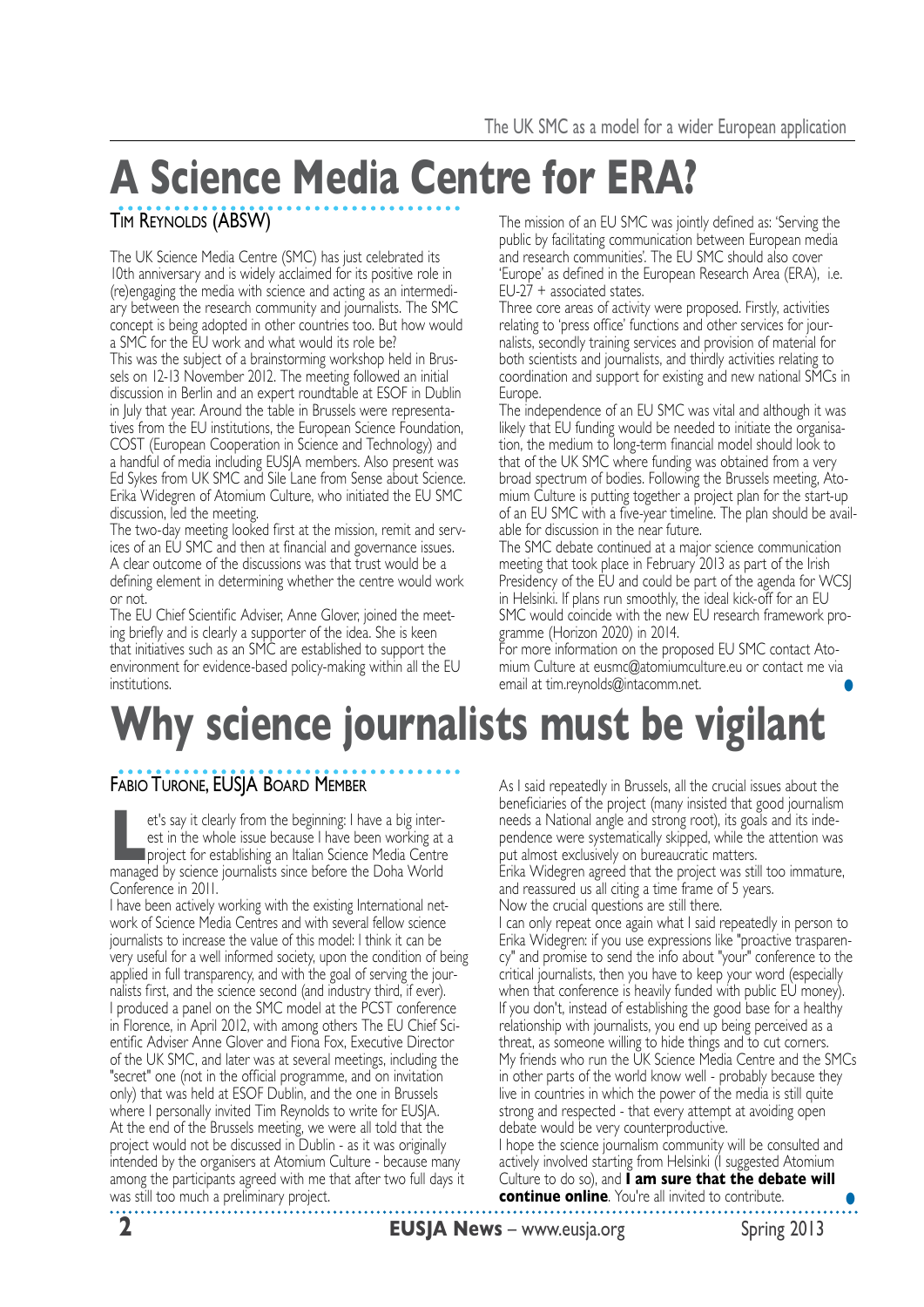## **Ministers in South-East Europe urged to support science journalism**

### Mićo Tatalović (ABSW, Balkan Network of Science Writèrs)

, NESCO's Venice Office is behind a new drive to get<br>science journalism on the agenda of science minis-<br>ters in the Balkans. A two-day UNESCO meeting<br>in Samipun Bosnia and Herzogovina (22.23 Newmber 2012) science journalism on the agenda of science minis ters in the Balkans. A two-day UNESCO meeting in Sarajevo, Bosnia and Herzegovina (22-23 November 2012) brought together experts, including science journalists and EUSJA members, to draft and present a list of priorities for regional collaboration and funding to science ministers from Albania, Bosnia and Herzegovina, Bulgaria, Croatia, Greece, Macedonia, Montenegro, Moldova, Romania, Serbia and Turkey. Supporting science journalism was one of the five priorities high lighted in the outcomes as a "UNESCO roadmap towards the establishment of science communication and science journalism in the macro-region of the South-East of Europe". The aim is "To increase the quantity and quality of ethical science reporting in the media; to better educate journalists and media-savvy scientists; to train both specialised science journalists and general reporters and editors; to increase science literacy of readers; and to increase media access to quality science news from the region's institutes, journals and researchers". The document calls for the development of "macro-regional net works of science journalists in synergy with national and regional science journalists associations; for funding of conferences and workshops for science journalists and journalists' meetings with

scientists, as well as funding of science journalists through direct funding of travel costs and grants; and establishing a prestigious prize for science journalism".

It also calls for "setting up a regional science newsletter or PR



service, modelling on independent, government-funded online based media services" such as ScienceNordic.com or SciDev.Net.

The ministers acknowledged the expert advice and signed a joint declaration that mentioned that "Knowledge production and accessible diffusion play a key role for the enhance ment of innovation, sustainable economic development, and social well-being" and agreed to "Generate and encourage public understanding and awareness of science". See http:// www.unesco.org/new/fileadmin/MULTIMEDIA/FIELD/Venice/ pdf/news/SEE\_Ministerial\_Round\_Table\_-\_Joint\_Declara tion\_\_23\_Nov12\_Sarajevo\_.pdf

Gretchen Kalonji, UNESCO Assistant Director-General for Natural Sciences, said: "I was intrigued to see that at the experts' meeting there were quite a few presentations on science journalism, which is an important part, of course, of the popular understanding and support [for science]". She said that building popular support, understanding and participation in science was one of the three pillars to strengthening capacity in science, technology and innovation, alongside policy and institutional capacity building. Sanja Vlahović, Montenegro's science minister, said the key elements suggested by the expert meeting should warrant further collaboration.

"One of these is the development of scientific journalism, where we would have better relationships with journalism to promote science, because we came to the understanding that a common challenge in our countries is that changes are more difficult to implement than in some other regions of the world," Vlahović said.

Mario Scalet, head of science at UNESCO's Regional Office for Science and Culture in Europe (Venice), told the min isters that one of the issues the expert meeting discussed was "a new network that could be launched soon - the network for science media – that we consider a very important aspect in society. One of the main critical points in this region is also awareness about the importance of science, so this network could help us in order to increase awareness of the importance of science in the region." **•**

Mario Scalet, head of science at UNESCO's Venice Office (left), organised the Expert Meeting in Sarajevo, where Mico Tatalović and Fabio Turone (President of SWIM)<br>and EUSJA board<br>member, right) were invited to discuss science journalism

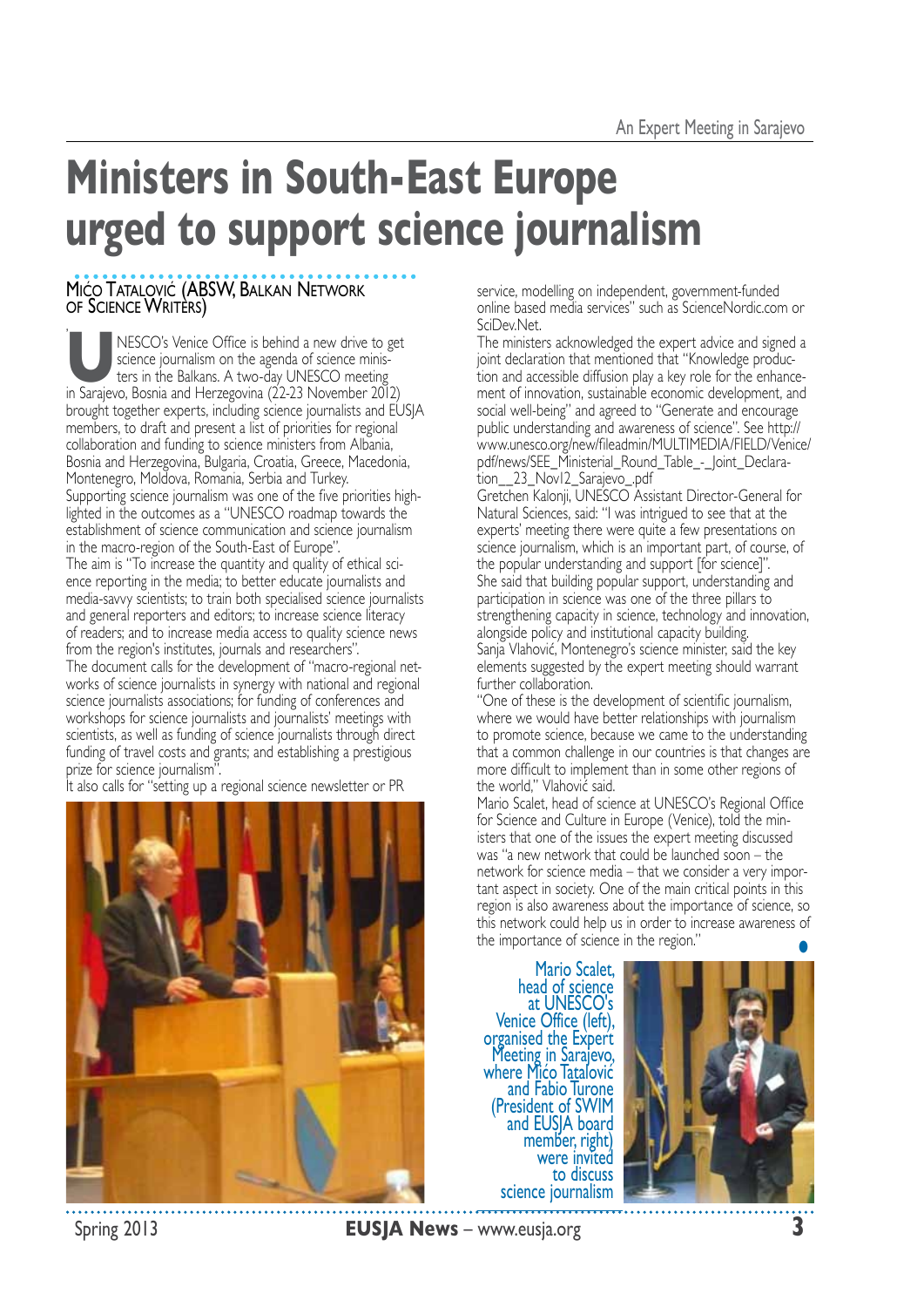## **The Passionate**

Angela Posada-Swafford is one of Latin America's leading science journalists. From Miami, the Colombian writes for the North- and South American as well as the European media. She will be part of the EUSJA workshop "Blood Infusion for Staggering Science Journalism" at the World Conference of Science Journalists in Helsinki this summer and will lecture on the art of storytelling in science. Wolfgang C. Goede interviewed her on her strategies in times of crisis, and on the strengths and opportunities of the profession. "You have to put your heart in science journalism", she recommends.

### WOLFGANG GOEDE, EUSJA HONORARY SECRETARY

*How do you assess the state of the art of science journalism in Latin America and Colombia? Can it live up to European and US-American standards as far as revealing the other side of the coin, digging for the truth?* 

In a recent Sci.Dev.Net survey, most science journalists in LatAm see the role of science journalism as informing people about science and translating complex information. Only a few respond ents (3 per cent) say science journalists should provide a more critical perspective.

Compared with a decade ago, the region has more science journalists, and perhaps more science reflected on its pages (certainly not on TV or radio). But some 60 per cent of that science is not critical, it is not always accurate, it confuses science and pseudoscience, and it pays homage to scientists without questioning. Way too many reporters get excited with the science, they swallow the information whole and they just repeat it. For example, a highly respected Colombian neuroscientist announced recently that he is involved in researching ways to add oxygen to water and that this modified molecule promises to cure a host of diseases, even though he can't give any details yet. The news went viral this November, with perhaps just one or two outlets tepidly attempting to explain, though none of them asking themselves how this can be.

LatAm journalists have a three-headed problem. On the one hand they are not specialised in science. On the other hand, they are not given enough column inches. The third problem is that university communication officers in general do not do a great job outreaching the press. They do not have the best bond with professors and researchers, so there is a disconnect among these three parties to the detriment of the general public.



The report by Sci-Dev Net can be downloaded at http://issuu.com/scidev.net/docs/<br>learning\_series\_global\_journalism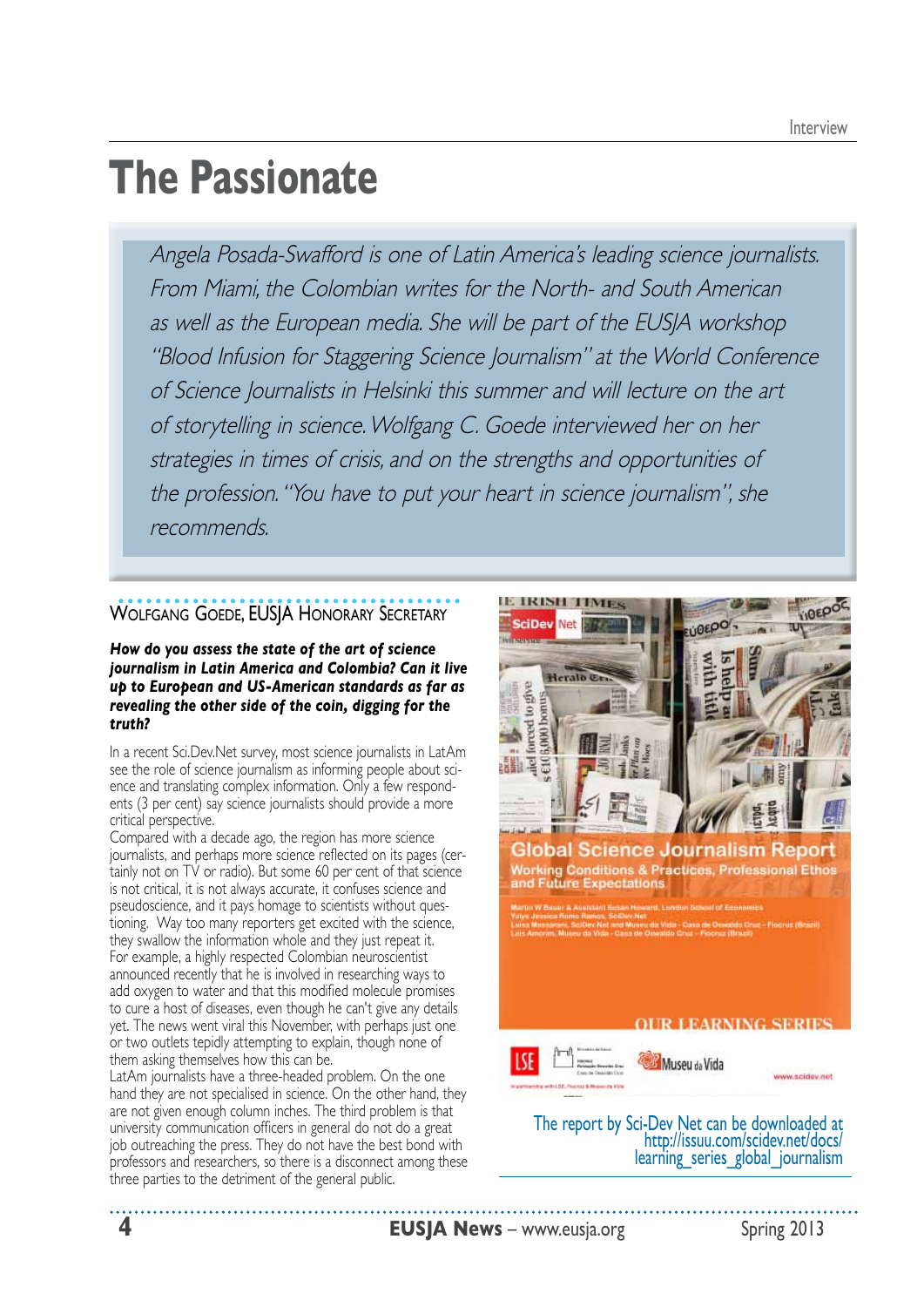

Angela Posada-<br>Swafford (right), whose image<br>is displayed in the<br>entrance lobby of the Bogotà International<br>Airport El Dorado along with other<br>outstanding<br>personalities from<br>Latin America, such as Gabriel Garcia Marquez

#### *From your observatory in Miami, with a genuine triangle as your base, how do you look at the work of US-American and European colleagues?*

US science journalism has had perhaps a longer time to evolve. In general it is solid. A lot more specialised than in other regions. I read fantastic pieces here and there. Of course I also see huge mistakes, and total dependency on press releases. But job opportunities in traditional media are shrinking, while creative minds are making a modest living in the electronic media platforms. I think US media needs to be less reactive to news and more proactive. More creating the news to explore issues. I move among all kinds of journalists, and the impression across the board is that everybody's job is dying away. Even that of the gossip journalists. We seem to be replaced by bloggers, and in our case by scientists themselves. The other problem is that of jobs and academia. Several senior editors and staffers at main stream media places here feel that we're already at critical mass -- that the job market, annually, can't sustain a higher rate of science-writing graduates.

I think those who should report on science are simply those who do it WELL. No matter if they are journalists or scientists. And I also think journalists are quite capable of understanding complex science -- if they put their heart in it … and those journalists that copy and paste from the internet (a surprising number, actually, and all over the world) certainly do not have their heart in their profession.

#### *Science and technology have become the major promoters of change, which is unfortunately not always progress. Megacities still endorse individual rather than public transportation, and very liberal GMO policies, especially in the US, impact the daily lives of campesinos [peasant farmers] in the South. How can science journalists cope with this?*

Two words: with knowledge. A science journalist who knows the science issues, who knows the parties involved, who knows the consequences of this or that regulation and its effects on people, is a person with the tools to be critical and questioning. As a journalist, you begin to become immersed in the issues and



the science way before you even ask for an interview. Then you start talking to people. I find that one source always leads to another one and so on, until the issue is seen under all angles. But the more you know about the issue, the better angles you will be able to find.

One of the greatest tools journalists of all kinds can use is simply banding together, forming associations, sharing their knowledge base, their connections, and their insight. I take a look at the e-mail exchanges in the National Association of Science Writers [NASW] and the Society of Environmental Journalists [SEJ], and I see a treasure trove of information, advice.

Another fantastic tool is the Knight Science Journalism Tracker, which selects the best (and worst) examples of science reporting in English, Spanish and German, helping us to develop a critical eye to what our peers are doing, and learning from them. In short, the job of a science journalist needs the kind of commitment you have when you are genuinely passionate about it.

#### *For all its importance, science remains a niche that many people avoid confronting themselves with. Too complex, too difficult, are common comments. How can we address this dilemma?*

The latest conclusion from the NASW is that we need to make each news item somehow be personally relevant for the audience we write for. While this is truth in a good measure, it is also true that it is harder to personalise, say, particle physics. I think that the way to make science attractive to the bulk of the people is the old fashioned way: be seductive. Seduce the reader, the listener, the viewer, with the siren song of science, but well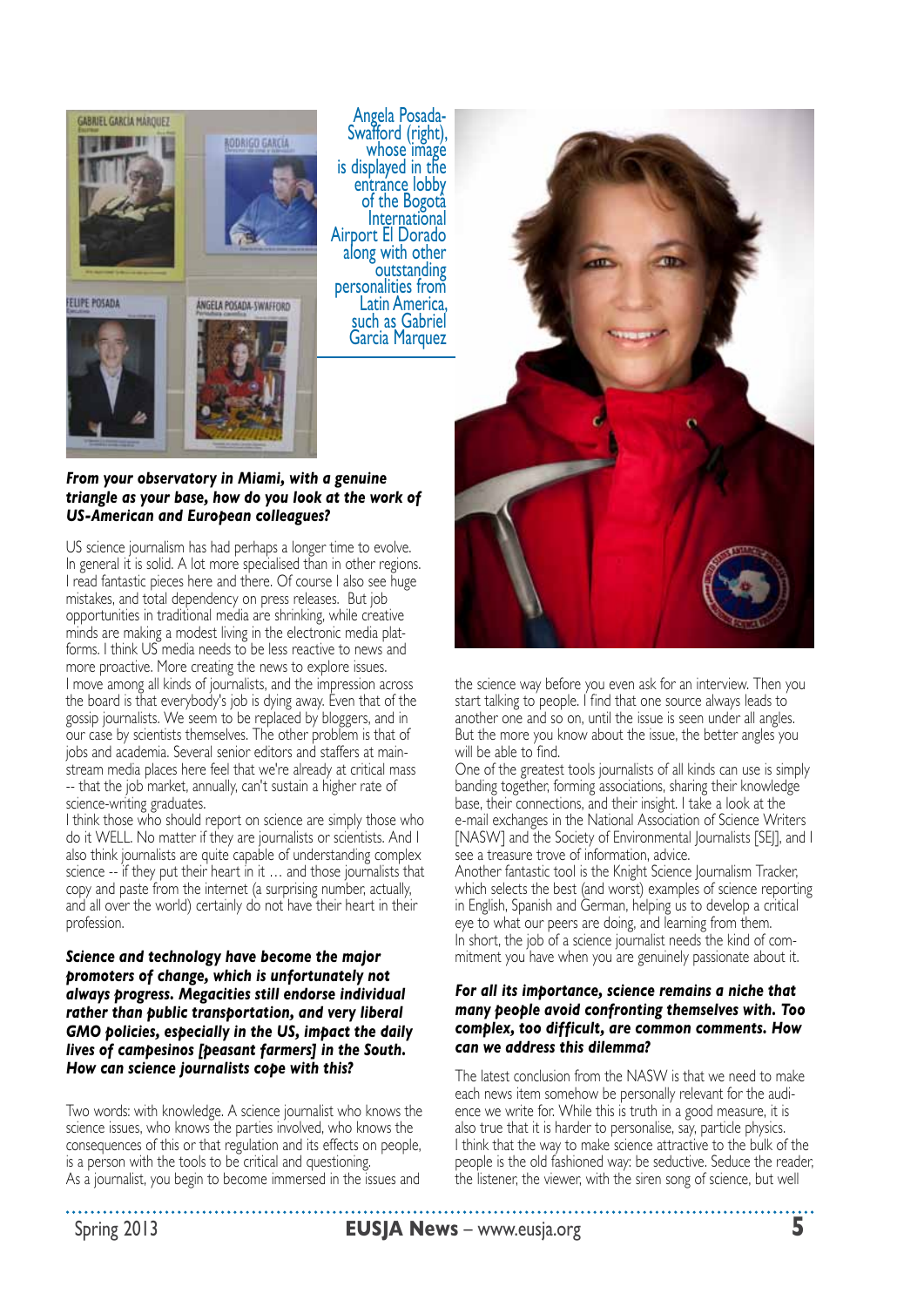

done. Crafted like a good entertainment book, movie, or radio show. Give them science soap operas, science Reality TV, more shows like The Big Bang Theory. Give them Harry Potters of science, Tintins of science. Make it really fun while maintaining the quality and solidity of science.

#### *No mission without vision: how do you picture the world in the year 2030, its challenges and accomplishments, the role of science journalism?*

The principles of good journalism and good science journalism are the same now as they were in the 1800s, and as they will be in 2030. Society will always need to be informed. Science, for good and bad, will continue to surprise us and rule our lives. Our brains will be wired differently, as are children's today … a new kind of 'homo evolutus' that processes information faster, that has different neuronal connections. Yet, even though the infor mation delivery platform changes, the quality of the information will need to be preserved.

I think 2030 can begin in 2013 ... if the WFSJ in Helsinki places Latin American science journalism and science issues on the table, not as a timid side dish, but as a more solid main course. I certainly hope that 15 years from now we will have fully spanned the globe in terms of banding journalists more closely. And I further hope that Latin America will by 2030 have gath ered the organisational strength to organise a world conference in the region. And finally, I do hope that news organisations worldwide get the support from private and government institu tions to do their job on behalf of the society at large. **•**

#### *You are in a unique position with a unique career. How did you get to become the journalist you are?*

I became a science journalist when that specialisation did not even exist in any journalism programme. At first it was a strong attraction to the environment, and then that morphed into the hard sciences: astronomy, physics, earth sciences, paleontology, oceanography. I did my Masters in Journalism after having studied Modern Languages, and soon realised I had to learn the science pretty much on my own, at least in the beginning. This is where the passion part came into play. I made it my business to learn about those topics, at home.

I embraced all media platforms, learning on my own. I freelanced as a script editor, helping hand, translator and science content consultant for Discovery Channel Latin America; I sent pieces to National Public radio, and to a host of little known magazines in Spanish and English wherever in the world I could find them. My secret was always finding a great story. If you have something great to tell, and target it to the right publication, chances are it will get noticed because editors need good content. And you can't find anything great to say if you don't do your detective homework and learn the science behind the issue. Finally, I learned about the Knight Fellowships in Science Journal ism at MIT, became the first Hispanic to get the year-long fantastic opportunity in 2000, and entered the big leagues of science journalism.

One day I decided to share all those expeditions to remote corners of the world, and amazing laboratory sessions, in a series of 15 novels for young adults ages 8 to 15. Los Aventureros de la Ciencia is being used in Costa Rica and Colombia as a teaching tool in schools because the novels mix the real life science and scientists with the adventure and adrenaline of an action book. It explains the good moments and the pitfalls of being a scientist and of being a journalist since the main character is a science reporter. I hope to get them published in English one day.

#### *Recently, Angela Posada-Swafford was honoured for her journalistic work as one of the top hundred Colombian citizens living abroad.*

www.angelaposadaswafford.com

### Continued from front page

needed. I was invited to speak on "Open Access and Science Journalism" at a recent EU/Atomium conference in Dublin. Whilst applauding the concept of true open access I did raise the point that this could have an effect on members' jobs. I also mentioned the problems of "churnalism" - copy written without time to check information and place it in an historic context in a rush to get the story out. Will this lead to dumbing down? How does it impact on newcomers to the profession? I shall write more about this for the EUSJA website and for the next issue of EUSJA News. Meanwhile, I am eagerly looking forward to visit ing Prague for the 2013 EUSIA General Assembly on 16 March. There are many interesting topics lined up for discussion and I hope we have a fruitful meeting.

### Barbie Drillsma,<br>EUSJA President

### **6 EUSJA News** – www.eusja.org **Spring 2013**

**Sad news**

It is with great regret that the<br>EUSJA board has received EUSJA board has received<br>the news of the loss of two former presidents, **Casper**<br>**Schuuring** and **Arthur Bourne**, and we would like to offer our condolences to their families, friends and colleagues. The next issue of EUSJA News will carry their obituaries.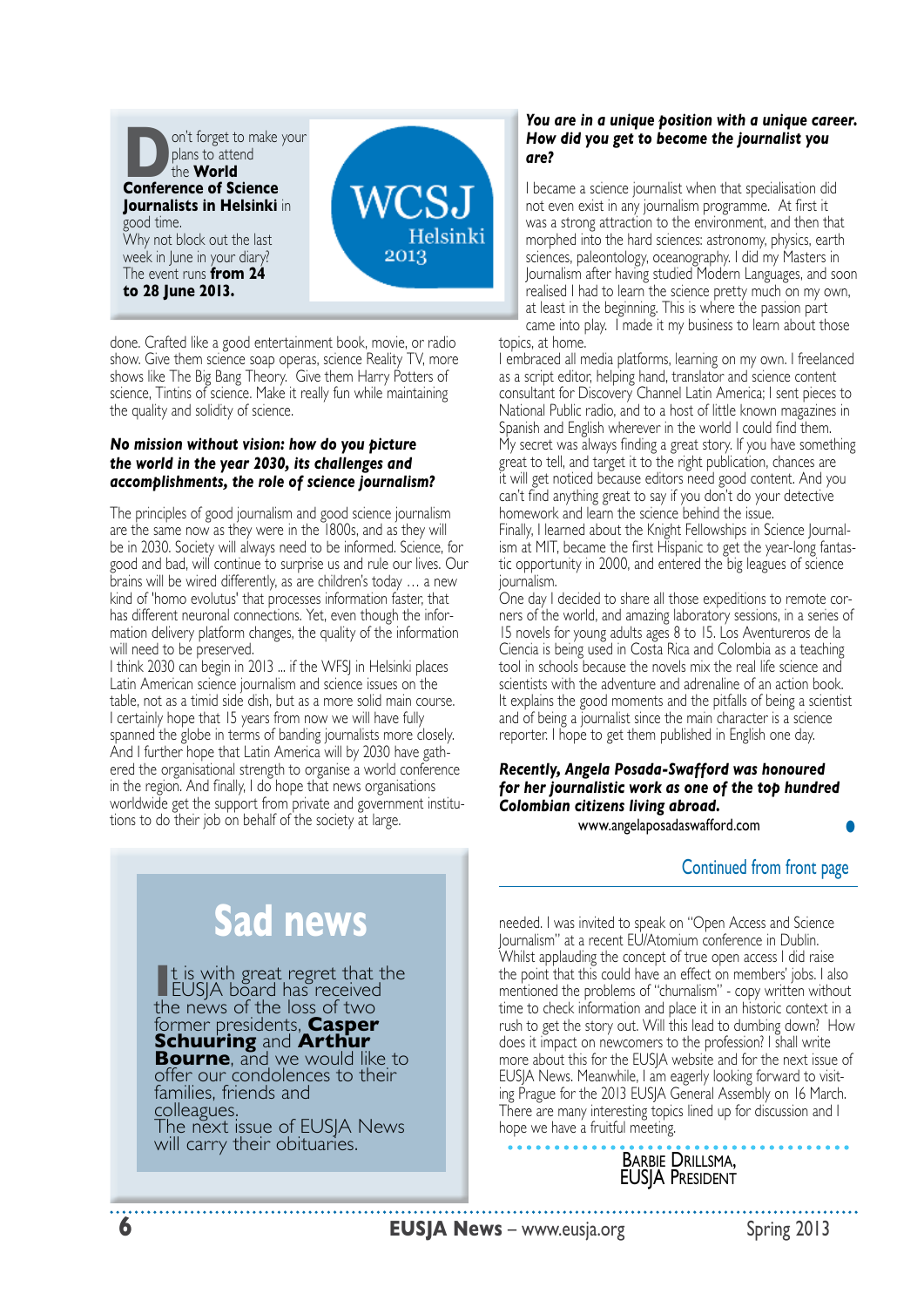## **Swedish science- and medical journalists' associations merge**

Kaianders Sempler (SMVJ)

**A**fter a year of discussions, SFVJ – the Swedish associa- tion of science journalists – finally merged in November with its sister association of medical journalists. The new association's name is SMVJ – Sveriges medicin- och veten skapsjournalister (Swedish medicine- and science journalists). On March 7 the new association will have its first GA. A new website is planned, but has not yet been created.

The president of the new association is Erik Mellgren, former science reporter at Ny Teknik and editor of the magazine Teknikhistoria.

The reason for the fusion is to, hopefully, create a larger organi sation with more clout and action. Both organisations' member activity has dwindled in the last years. With more than a hundred members we hope to be able to arrange attractive activi ties and regular events. We shall see this spring.

President Erik Mellgren and EUSJA national delegate Kaianders Sempler will, again hopefully, jointly guide a group of Swedish engineers on a study tour to England in April. The topic is the birth of the industrial revolution. The trip will start with a day in

London visiting the small museum at St Mary's hospital where Alexander Fleming discovered penicillin in 1928, then to the Royal Institution where Humphrey Davy discovered a number of chemical elements – sodium, potassium, calcium, barium etc. – and Michael Faraday created the first generator, transformer and electric motor.

Then off to the Geological Society to look at the William Smith's geological map of Great Britain and the first map of the underground, continuing to Greenwich Observatory and Har rison's chronometers. The following days the group will go to Bletchley Park to see the decoding of the secret Enigma codes during WWII, to Birmingham and the birth of commercial steam engines, and to Ironbridge and Coalbrookdale where the first high quality iron was produced with coal by Abraham Darby in 1709, thereby lowering the price of iron and sparking the indus trial revolution.

**•** We shall also look at some of the works of the great English engineer Isambard Kingdom Brunel, the man who among other stunning things created the world's largest ships in the mid-1800s. If the tour works out we could perhaps repeat it as an EUSJA event.



She is stuck in the mud as deep as I am in bad business, says Brunel.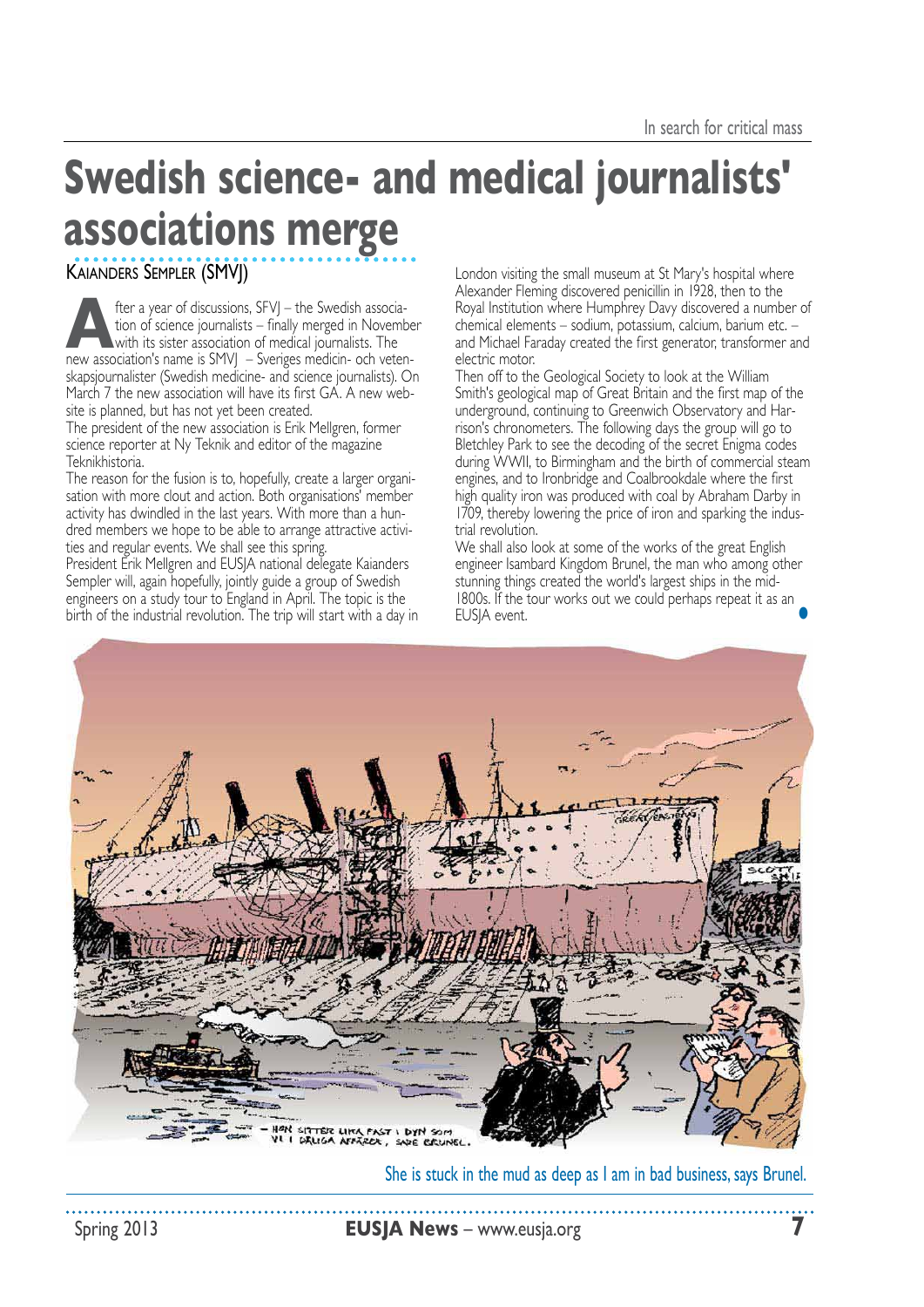# **Not just a press trip**

### ANNA NOLAN (ISTJA), EDITOR

USJA study trips have a flavour all their own. As well as<br>
providing some of the features of a conventional press<br>
trip such as visits to labs, attendance at conference events,<br>
and mosting accorted crionific exports, they  $\blacksquare$  providing some of the features of a conventional press and meeting assorted scientific experts, they allow you to get to know your EUSJA colleagues a lot better. So as well as learning about your host country/city and its science, you gain insights into the journalistic cultures of your colleagues from around Europe.

"We European journalists took advantage of the study trip to deepen our reciprocal acquaintance and friendship and to exchange information and opinions," stated Valeria Fieramonte, in the course of her report on an EUSJA visit to Romania. "It allowed us to enlarge our vision of Europe."

Valeria's report was posted on the wwww.eusja.org website, where you will also find reports on recent trips taken to Stresa and Gastein.

Agnes Kittel, who attended the Stresa ESF conference on the neurobiology of emotion, called her report: "Little notes about a great opportunity: Mission (Almost) Impossible". In it, she explains the interesting differences she found between attending a conference as a researcher and as a science journalist. There are two reports on the European Health Forum held in Gastein in October 2012. Wolfgang C. Goede gives the historical background to various science policies and developments, while Senne Starckx gives an overview of proceedings. "It's the opportunity to network with so many leading health experts that makes this event quite unique," Senne noted. Among the older reports, the catchy short video by Liesbeth



Participants in the EUSJA trip to Romania, enjoying the breeze on the Danube Delta somewhere between Sfantu Gheorghe and Uzlina. Photo courtesy Pertti Ranta

Valeria's detailed report on the trip, which was organised by the Romanian association, describes her visits to University Politehnica Bucaresti, the Horia Hulubei nuclear plant and institute, and the GeoEcoMar Institute, where students learn the history, formation and life of the Danube delta.

In the accompanying photograph, the enjoyment of the EUSJA participants and their Romanian hosts is evident - though it has to be said that not all EUSJA trips include such exciting boat expeditions.

Jongkind takes you on a whirlwind zoom around the statistics of the Helmholtz trip of 2011.

#### **It's well worth keeping an eye on the www.eusja.org website**.

It lists forthcoming trips as well as carrying reports. In the following pages of this newsletter Tatiana Chernova shares her impressions as a new science journalist on her first press trip abroad, and Viola Egikova gives an overview of the different types of EUSJA trips, and their importance. **•**

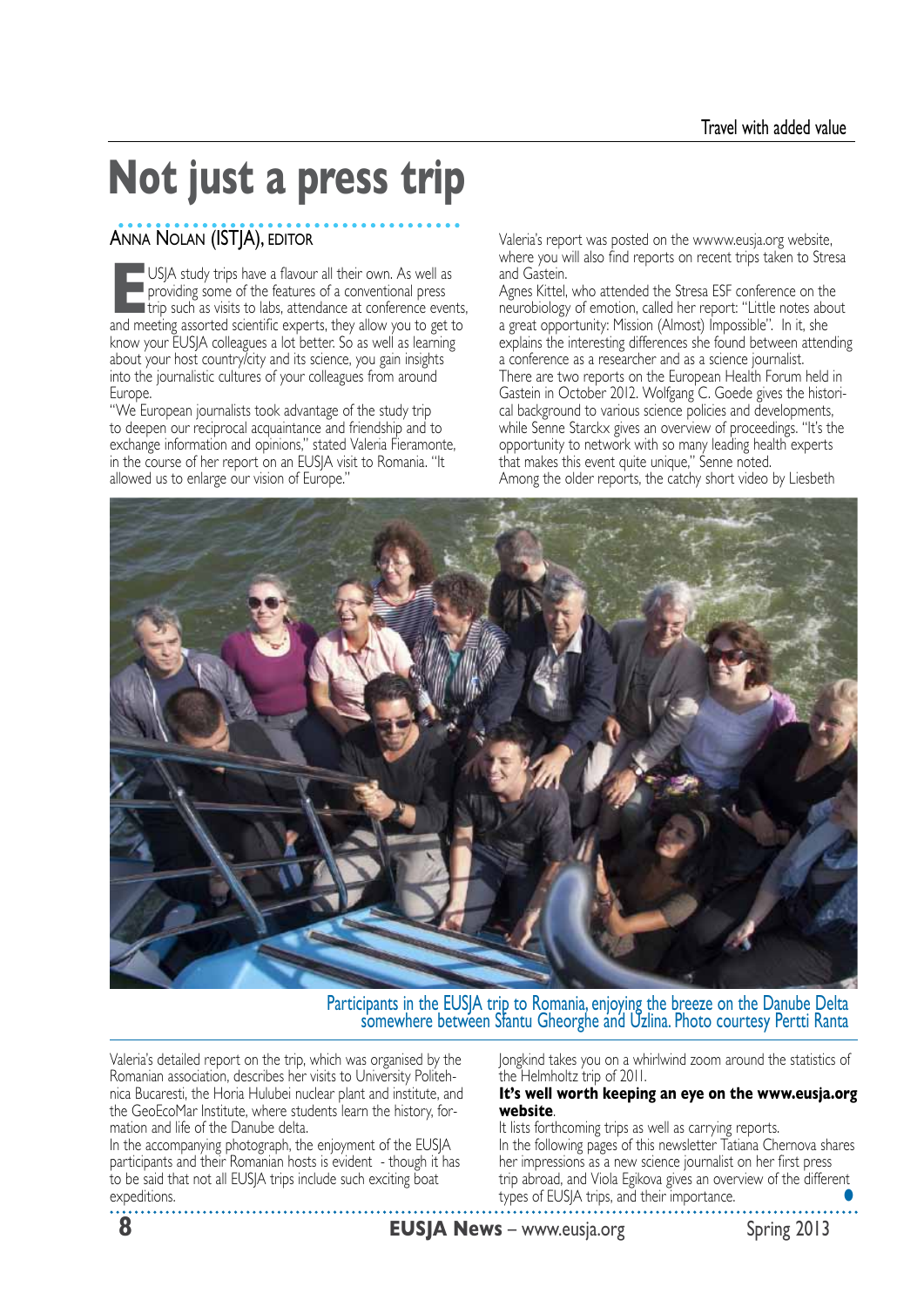# **My first time on board**

### *What is it like taking part in an EUSJA press trip for the first time? A recent entrant to science journalism shares her experience*

Tatiana Chernova (Intellect)

After finishing at university, I started work in Moscow as a correspondent on the Russian scientific newspaper Poisk. I had been working there for only about four months when my editor sug gested that I take part in a press tour organised by EUSJA. I was

very happy to go, but I was worried because I was the youngest journalist and had limited experience. Would I be able to keep up with the more experienced science journalists on the trip? My specialisation is education, and the trip was to Saarland university in Germany, so I was interested in how its system works:

**Your voluntary contributions for consideration for inclusion in EUSJA News are welcome. If you have some suggestions to make or you'd like to write** inclusion in EUSJA News are welcome. If you have an article, please check first with the editor Anna Nolan about feasibility, angle and length (anolan@iol.ie).

If you have suggestions for, or queries about, the EUSJA website, please contact the webmaster Fabio Turone (turone@sciencewriters.it).

Since its renewal last April, the website is being visited more and more, with over 12.000 visitors (including the editors at the "New Scientist", see page 10) and more than 24.500 page views overall..

how many faculties are there, is it difficult to enter or not, how many students are there and from what countries, and how does their future look after graduating from the university? And of course, I wanted to know about scientific achievements. My trip started with travel problems, because there was a strike in the airport in Berlin but finally my colleague and I arrived at Saarbrücken. From then on, everything went very well. The name of the tour - How computer science and materials sci ence are improving the world - promised interesting information, and so it proved. Our programme lasted for three days. During

this time we visited the Univer sity to listen to several lectures and look at modern laborato ries. We also drove to Schloss Dagstuhl. There were live discussions with the scientists from the beginning.

#### *Modern laboratories where young researchers showed us a variety of laser techniques.*

There was variety of hot top ics, from 3D animations used in Hollywood and the latest retail technologies for the supermar ket of the future to bioinformat ics support of HIV therapy. All the scientists were open to dia logue, and interested in conveying information to us journalists. In the evenings they joined us

for interesting, informal discussions.

We also saw modern laboratories belonging to the Steinbeis Material Engineering Center Saarland and talked to young researchers, who showed us a variety of laser techniques. Unexpectedly pleasant was the drive to Dagstuhl Castle - Leib niz Center for Informatics, which was built in the late Renais sance style. This is a unique place where computer scientists from all over the world come to seminars, which cover a lot of subjects from scientific visualisations to embedded systems. We had an excursion through all the halls, led by the scientific direc tor Professor Reinhard Wilhelm. At the end of the day we spent a very nice evening with some scientists, drinking wine and eating cheese from France. That was a relaxing time after dealing with difficult topics.

Summing up, the press tour went well. All my worries were in vain. The organisation was excellent, every day was planned very correctly and nobody was tired or bored.

But there was so much information to think about that three days were not enough for that press tour.

EUSJA and Saarland University made all the arrangements for our stay. The other journalists were very pleasant and I didn't hear any negative reviews. There was only one wish – to stay longer. **•**

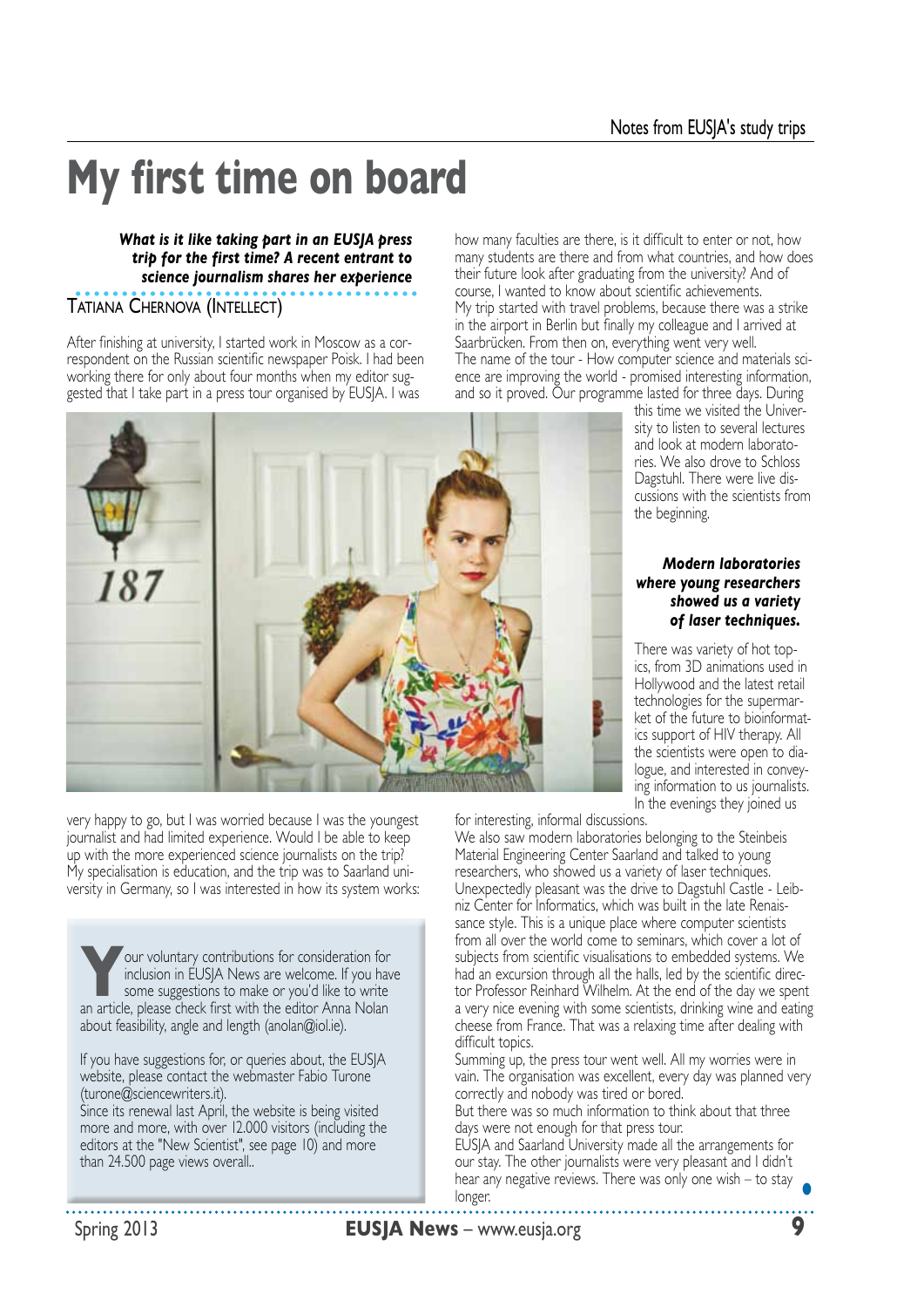### **To travel or not to travel?**

### Viola Egikova, Vice-President of EUSJA

**I** definitely know the answer to that question. But I think it is better to repeat it, because there have been some queries asking what our study trips are like. We have heard is better to repeat it, because there have been some que sometimes rather strong demands to know what we have done already: what was wrong or what was inapplicable? Surprisingly these queries have usually come from those who never attended EUSJA study trips or never organised them. So it is probably use ful to remember some facts.

First of all: study trips are the responsibility of the national asso ciations, and each association has to organise a trip at least once in five years or so. The main goal is to show some promising science research centres in their country and to organise meetings with interesting scientists. One more important goal: help our colleagues from the different countries to meet with science journalists who are members of the national association, in order to discuss the practical problems of science journalism, and to improve contacts and communication between scientists and science journalists. The responsibility of the host association is to organise a programme and to offer accommodation and meals. The journalists pay for their own travel.

This is a classical EUSJA study trip, for which the rules formulated by EUSJA have been described many times (I shall not touch that topic now). The most recent one was organised by the Romanian association. But of course there are some other pos sibilities to help EUSJA members to encounter scientific views. These are, for example, events affiliated with any big conference or meeting, such as the study trip the Irish association organised last year during ESOF in Dublin. Or the one or two day study trips before various EUSJA General Assemblies organised by the Italian (UGIS), Danish, Hungarian, Dutch, and Czech associations and others.

I can speak also about Russian trips: we organised a classical trip with a four day programme (25 EUSJA journalists attended), and two years later we organised a local programme for the journal ists who attended the European annual competition of young researchers. That year the competition was in Moscow and we used the possibility to set up some meetings with the Russian scientists for our foreign colleagues.

In recent years we have added one more class of EUSJA study trips: these are the trips organised by the EUSJA board. I must emphasise that these trips are just some kind of addition to our classical trips organised by the national associations. But the

### **Grillo and NS**

**W**hen the "New Scientist" recently published a controversial interview on science with Italian comedian-turned-politician Beppe Grillo, I reported on the blog of EUSJA about the criticism that emerged among science journalists in Italy.

I thought - and wrote - that the pro-science image given of

main goal is again the same: to visit the most promising science centres, to meet most interesting scientists, to let the journalists from the different countries meet each other.

The Board tries to organise these trips similarly to classical one: we develop a programme that is interesting for the EUSJA mem bers and provide the accommodation and meals for the participants. I recall, for example, the study trip to Heidelberg where journalists met scientists in the famous European Molecular Biol ogy Laboratory, the German oncology centre, the study trip to Helmholtz association research centres and so on. Besides the trips the board also administers the participation of science journalists in different scientific events such as the Lindau meetings with Nobel Prize winners, and in some interesting conferences in different countries (such as the BioVision conference in Lyon, the Gastein Health Forum in Austria or the ESF-FENS Conference on the Dynamic Brain in Stresa).

Sometimes we hear the opinion that trips were important in the past, but not today when we have the Internet. Yes, nowadays we have a lot of possibilities given by the Internet. Yes, we may get news the moment it appears. Yes, we communicate via social networks. But nothing can replace the visit to labs, the live discussions with scientists and meeting your foreign colleague not just on Facebook, but face to face. This is not only my private opinion as a journalist who always got some fine stories for my newspaper on EUSJA trips: I have heard the same many times from the participants of the study trips who shared their impressions. See for example, the accompanying article by Tatiana Chernova, who is in the early days of her science journalism career. A member of our Russian association, she describes her experiences of going on her first EUSJA trip.

I know for sure that EUSJA study trips are an important part of our activities. Could they be better? We have to try. But in the same time I know well what a difficult thing is to organise a trip! It would be naive to think that the science centres are ready to host journalists and to agree with us the programme of the trip. To set up and run any study trip is a very difficult and time-consuming task. It is a pity when somebody ignores this, and makes a late cancellation.

The Board as always will report on future study trips to our coming General Assembly. But of course the most important plans have to come from the national associations. We are open for some new models of the EUSJA activities. But let us also keep our classical study trips – a real school of science journal ism, I would say.. **•**

Grillo (whose performances often included strong attacks on science and conspiracy theories involving bad science) was not balanced, and provided examples of the most controversial assertions. Almost immediately, the editors at the "New Scientist" contacted me and invited me to write a comment, that was published along with the interview (http://www.eusja.org/ beppe-grillos-five-star-movement-pro-science-oranti-science-by-fabio-turone/). FABIO TURONE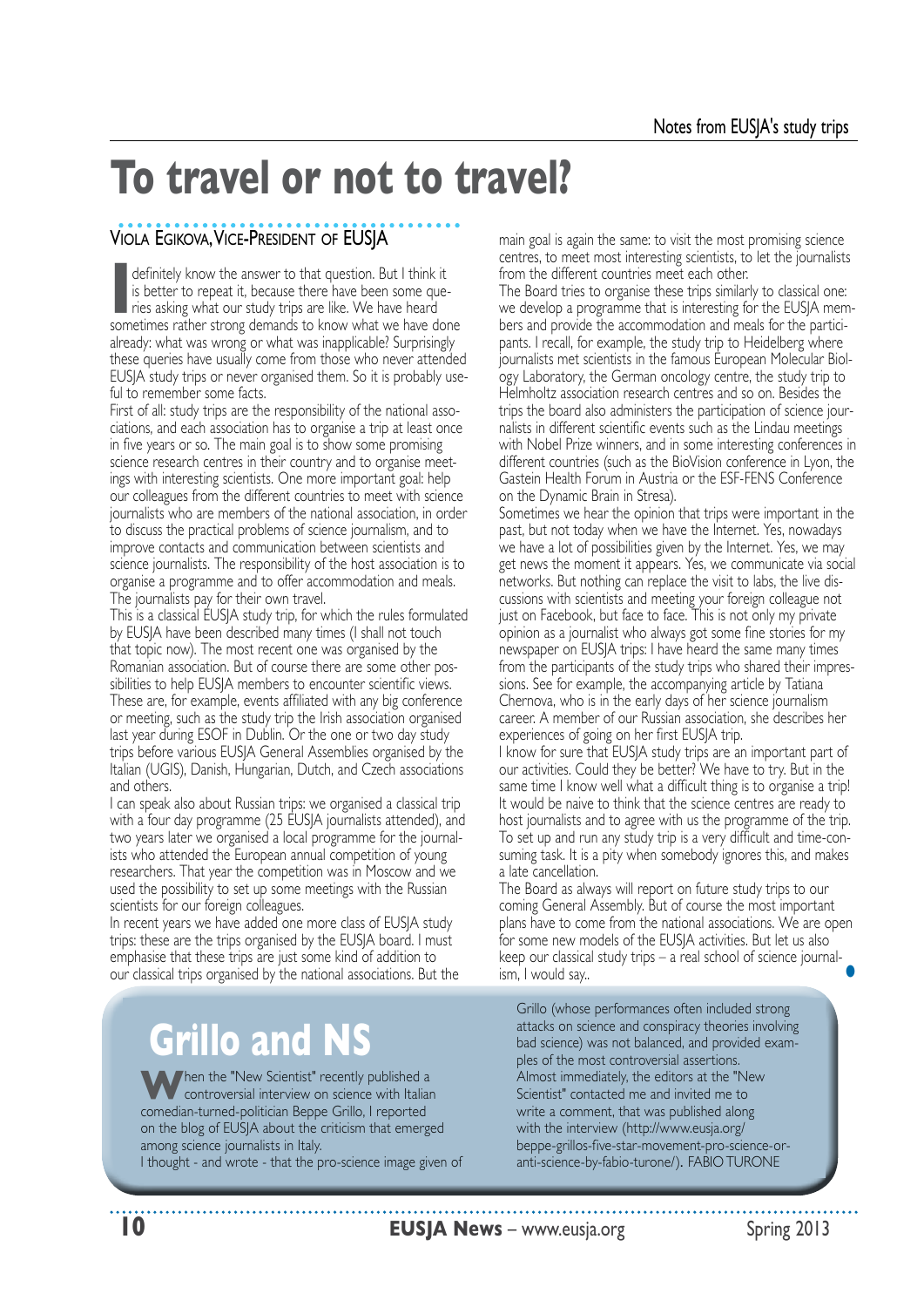#### Books by members

Below are details of three books written by members from Italy and the UK, dealing with the human-cetacean bond, the use of chemicals in the First World War and the history of female astronomers. If you have published a book related to science journalism in the last few months, and you would like it to be mentioned in a future issue of EUSJA News, please send an email to Anna Nolan (anolan@iol.ie).

#### **Gas! GAS! Quick, boys! How Chemistry Changed the First World Wa**r

by Michael Freemantle

**The industrial-scale carnage and destruction of the Great War would not have been possible without the** industrial-scale production of a vast variety of chemicals. In Gas! GAS! Quick, boys! science writer Michael Freemantle explains how chemistry and the manufacture of chemicals determined the shape, duration, and outcome of what became known as "The Chemists' War".



Freemantle reveals how the belligerent nations employed chemistry not only as a destructive instrument of war but also to help protect troops and heal the sick and wounded. He paints a picture of the horrors of the war and provides numerous examples of how trench warfare, tunnelling operations, the war in the air and at sea, and the care of the sick and wounded in casualty clearing stations and military hospitals all relied on

the use of chemicals.

Topics include high and low explosives, metals, chemical warfare agents, gas masks, khaki dyes, war photography, disinfectants, antiseptics, anaesthetics, and analgesics.

"As far as I know, Gas! GAS! Quick, boys! is the first book to bring together all the disparate components of the Chemists' War," Freemantle says. "The title comes from British war poet Wilfred Owen's famous poem about chlorine gas poisoning: Dulce et Decorum Est."

Further information: http://www.thehistorypress.co.uk/products/Gas-Gas-Quick-Boys-How-Chemistry-Changed-the-First-World-War.aspx

Publisher: The History Press, Stroud, UK £18.99 (hardback) ISBN: 978-0-7524-6601-9

#### **Jack il delfino e altre storie di mare** (in Italian, translation: **Jack the Dolphin and other stories of the sea**)

by Marco Affronte

**This book is about the touching bond between humans**<br>and cetaceans, analysed through 11 true stories. The stories collected by the author are dedicated to the legendary Jack and many other cetaceans (Free Willy, Filippo, etc.). Dolphins, whales, and orcas are the main characters of these exciting, touching, gripping stories, which explain the

special bond between humans and these cetaceans. Chronicles and scientific information are combined in this book, which presents both famous and lesser-known cases.

There are also biological and ethological explanations that give us a chance to better understand the world of these magnificent sea creatures.

Publisher: De Vecchi, Firenze/Florence, 2012 €11.90 (256 pages)



**Il cielo dimenticato in un baule** (in Italian, translation: **The sky forgotten in a trunk**) by Gabriella Bernardi

Who were the female astronomers of the past? When and where did they work? What were their contributions to science?

Carolina Herschel, the best known female astronomer from the past, discovered eight comets, three galaxies and a dozen clusters, and compiled a catalogue of 2500 nebulae, but women's contribution to astronomy can be dated back long before her.

In Egypt, princess Aganice lived around 1900 BC, and she's often confused with Aglaonike, a Greek priestess of the second century BC, who was able to predict lunar and solar eclipses. Hypatia of Alexandria, according to some contemporary witnesses, made new discoveries about the movement of the stars.

Hildegard of Bingen lived around 1130 and as a nun she had the opportunity to study and to write treatises on cosmology influenced by the Pythagorean tradition.

 In the seventeenth century Catherina Elisabetha Koopman Hevelius was married to a wealthy merchant. The couple started together an ambitious observing programme aimed at improving Kepler's planetary orbits, and at compiling a precise stellar catalogue. Despite the destruction of the observatory in a fire, and the death of her husband, Elisabetha finally succeeded at publishing the catalogue, which is still the largest one produced without the aid of the telescope.

In this book for children, the reader will find these and many



phies, written in narrative form. Further information: http:// www.edizionilaricotta.it/libri/il-

other examples of biogra-

cielo-dimenticato-in-un-baule/ Publisher: Edizioni la Ricotta, 2012, http://www.edizionilaricotta.it/

Paperback/e-book ISBN: 978-88-96594-09-4